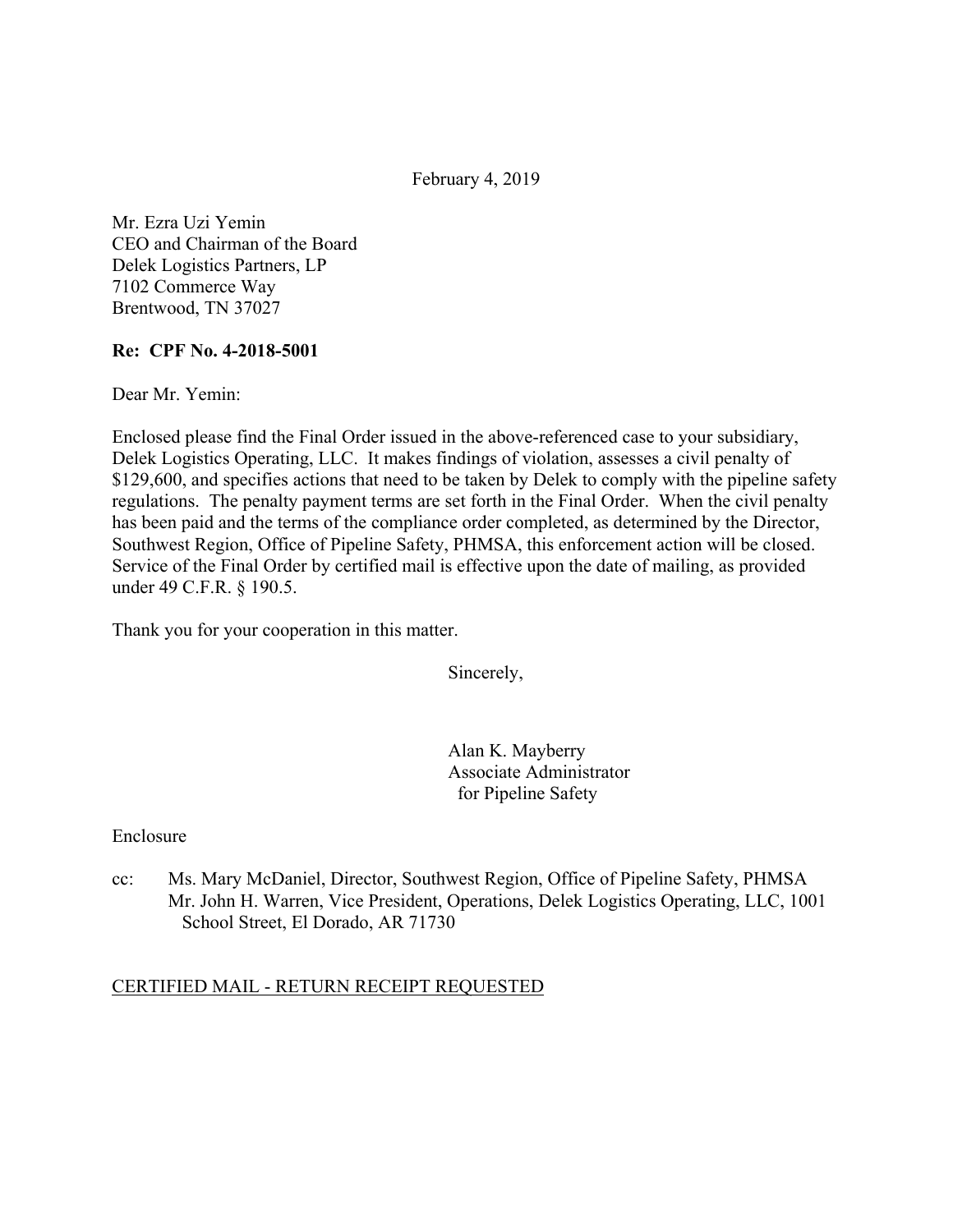### **U.S. DEPARTMENT OF TRANSPORTATION PIPELINE AND HAZARDOUS MATERIALS SAFETY ADMINISTRATION OFFICE OF PIPELINE SAFETY WASHINGTON, D.C. 20590**

 **)**

 **)**

 **)**

**In the Matter of )**

**Delek Logistics Operating, LLC, ) CPF No. 4-2018-5001 a subsidiary of Delek Logistics Partners, LP, )**

**\_\_\_\_\_\_\_\_\_\_\_\_\_\_\_\_\_\_\_\_\_\_\_\_\_\_\_\_\_\_\_\_\_\_\_\_\_\_\_\_\_\_)** 

 $\mathcal{L} = \{ \mathcal{L} \}$ 

**Respondent. )** 

<u>.</u>

### **FINAL ORDER**

records of Delek Logistics Operating, LLC (Delek or Respondent), in El Dorado, Arkansas.<sup>1</sup> Magnolia, Arkansas.<sup>2</sup> Delek operates as a subsidiary of Delek Logistics Partners, LP.<sup>3</sup> On multiple dates between February and April 2016, pursuant to 49 U.S.C. § 60117, a representative of the Pipeline and Hazardous Materials Safety Administration (PHMSA), Office of Pipeline Safety (OPS), conducted an on-site pipeline safety inspection of the facilities and The pipeline and transportation system subject to the inspection consisted of approximately 375 miles of crude-oil pipelines in Arkansas and Louisiana, with two breakout tanks located in

As a result of the inspection, the Director, Southwest Region, OPS (Director), issued to Respondent, by letter dated February 7, 2018, a Notice of Probable Violation, Proposed Civil Penalty, and Proposed Compliance Order (Notice), which also included a warning pursuant to 49 C.F.R. § 190.205. In accordance with 49 C.F.R. § 190.207, the Notice proposed finding that Delek had committed seven violations of 49 C.F.R. Part 195 and proposed assessing a civil penalty of \$129,600 for the alleged violations. The Notice also proposed ordering Respondent to take certain measures to correct the alleged violations. The warning items required no further action but warned the operator to correct the probable violations or face possible future enforcement action.

Delek responded to the Notice by letter dated March 7, 2018 (Response). The company neither admitted nor denied the allegations of violation and did not contest the proposed civil penalty,

<sup>&</sup>lt;sup>1</sup> Delek is now the operator of the facilities previously operated by "Lion" or "Lion Oil Trading & Transportation." (Response, at 1).

<sup>2</sup> Pipeline Safety Violation Report (Violation Report), (February 6, 2018) (on file with PHMSA), at 1.

<sup>3</sup> Company Overview of Delek Logistics Operating, LLC, *available at*  <https://www.bloomberg.com/research/stocks/private/snapshot.asp?privcapId=233828860>(last accessed June 13, 2018).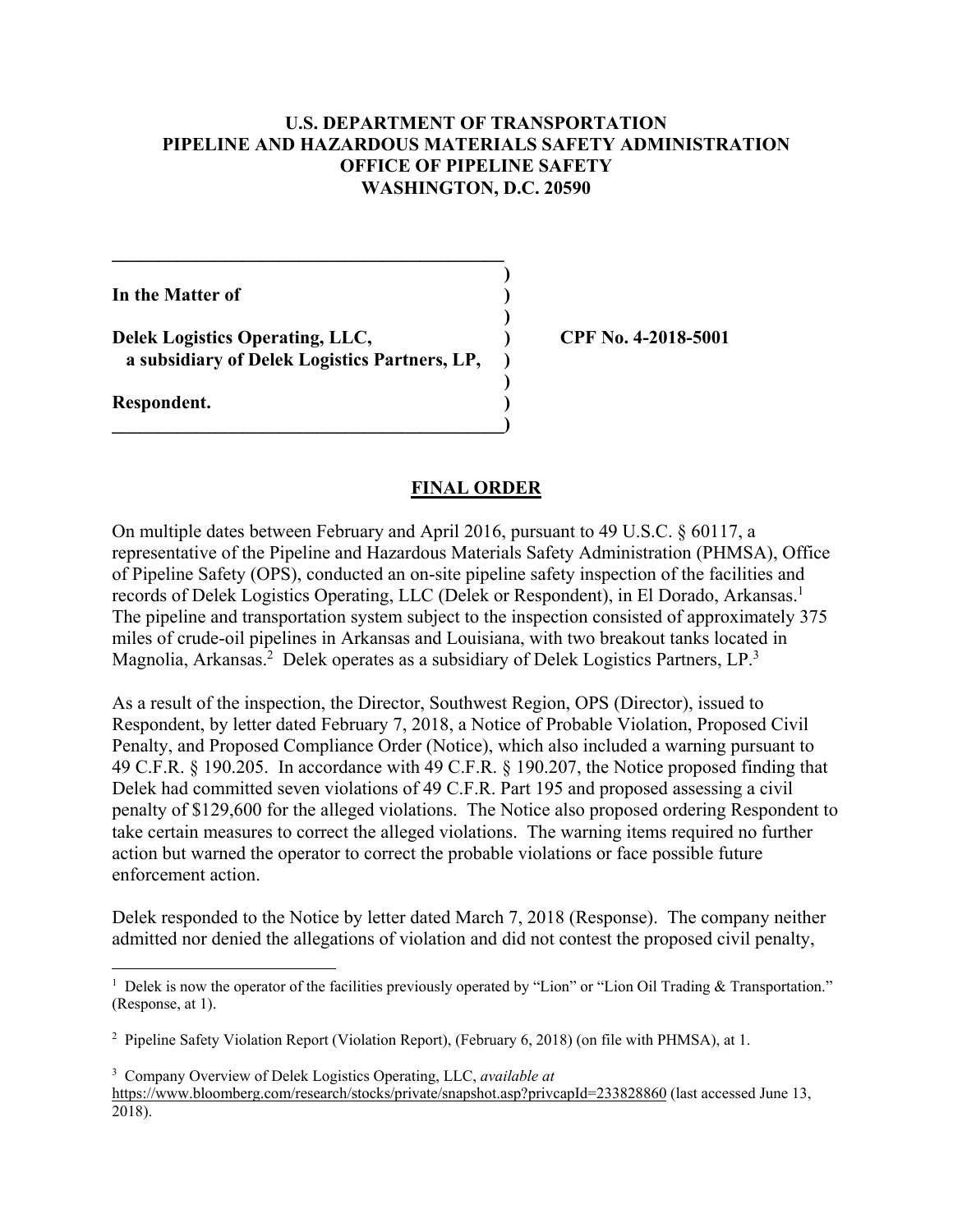but provided information concerning the corrective actions it had taken and requested additional time to complete certain of the proposed compliance actions. Respondent did not request a hearing and therefore has waived its right to one.

# **FINDINGS OF VIOLATION**

In its Response, Delek did not contest the allegations in the Notice that it violated 49 C.F.R. Part 195, as follows:

**Item 2:** The Notice alleged that Respondent violated 49 C.F.R. § 195.432(b), which states:

### **§ 195.432 Inspection of in-service breakout tanks.**

 $(a) \ldots$ 

 *Alternative Internal Inspection Interval*) (incorporated by reference, *see*  bottom, its integrity may be assessed according to a plan included in the (b) Each operator must inspect the physical integrity of in-service atmospheric and low-pressure steel above-ground breakout tanks according to [American Petroleum Institute (API)] Std 653 (except section 6.4.3, § 195.3). However, if structural conditions prevent access to the tank operations and maintenance manual under  $\S 195.402(c)(3)$ . The risk-based internal inspection procedures in API Std 653, section 6.4.3 cannot be used to determine the internal inspection interval.

The Notice alleged that Respondent violated 49 C.F.R. § 195.432(b) by failing to inspect the physical integrity of in-service atmospheric and low-pressure steel above-ground breakout tanks according to API Standard 653. Specifically, the Notice alleged that Delek failed to perform an external tank inspection for Breakout Tank #2002 within the maximum five-year interval, as required in API Standard 653, section 6.3.2.1. According to Delek's documentation at the time of the PHMSA inspection (March 2016), Delek had conducted the most recent external inspection in December 2008. As such, the inspection interval was exceeded by 27 months.

Respondent did not contest this allegation of violation. Accordingly, based upon a review of all of the evidence, I find that Respondent violated 49 C.F.R. § 195.432(b) by failing to inspect the physical integrity of in-service atmospheric and low-pressure steel above-ground breakout tanks according to API Standard 653.

**Item 3:** The Notice alleged that Respondent violated 49 C.F.R. § 195.402(a), which states:

# **§ 195.402 Procedural manual for operations, maintenance, and emergencies.**

 (a) *General.* Each operator shall prepare and follow for each pipeline system a manual of written procedures for conducting normal operations and maintenance activities and handling abnormal operations and emergencies. This manual shall be reviewed at intervals not exceeding 15 months, but at least once each calendar year, and appropriate changes made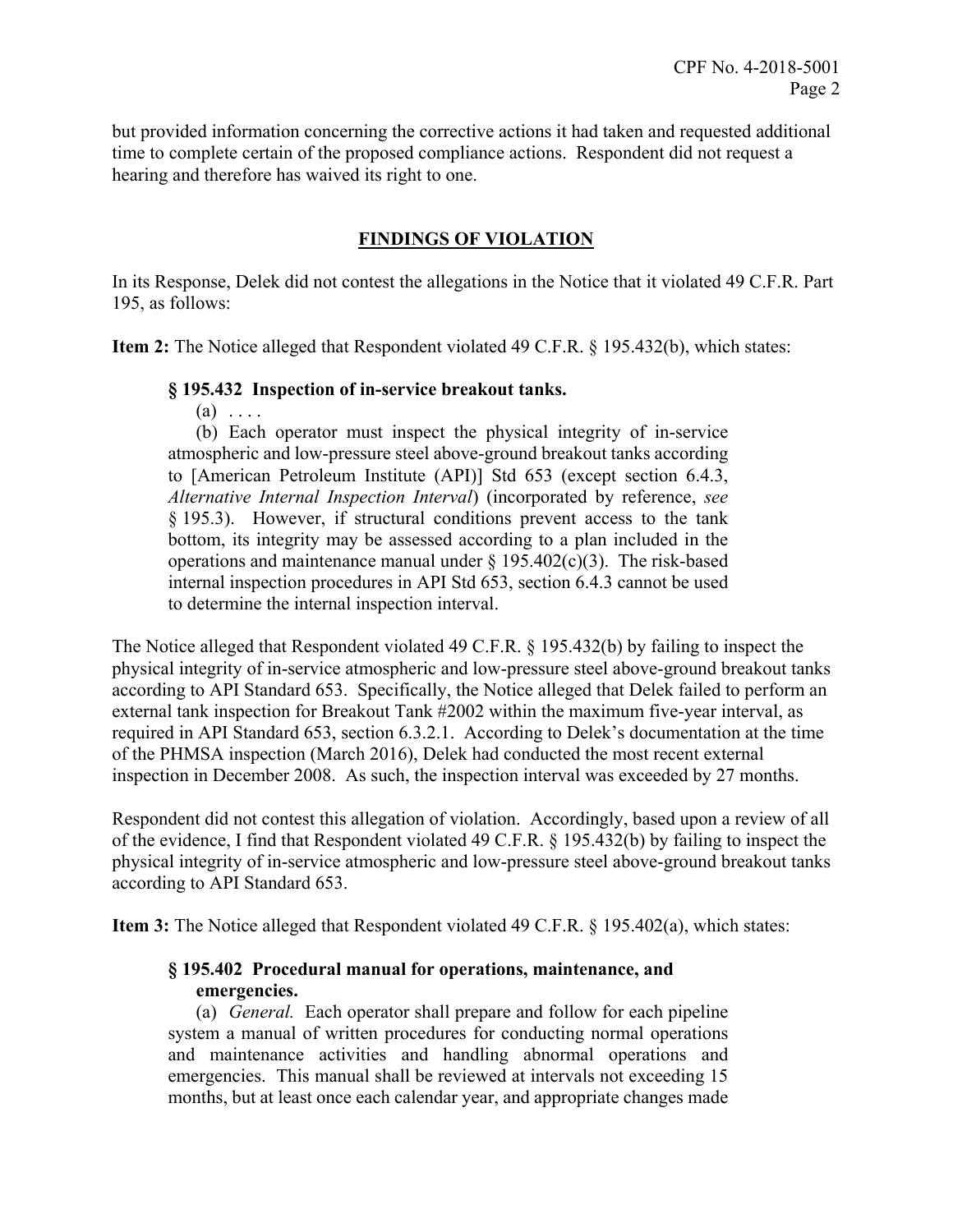as necessary to insure that the manual is effective. This manual shall be prepared before initial operations of a pipeline system commence, and appropriate parts shall be kept at locations where operations and maintenance activities are conducted.

The Notice alleged that Respondent violated 49 C.F.R. § 195.402(a) by failing to follow for each pipeline system a manual of written procedures for conducting normal operations and maintenance activities and handling abnormal operations and emergencies. Specifically, the Notice alleged that Delek failed to follow its own procedure, *LTP-OP-110.0: Floating Roof Safety, Access/Ignition 195.405*, dated February 11, 2015. Section 6.5 of that procedure states:

> Upon accessing the roof, one of the first actions shall be to verify that the tank and roof are properly electrically bonded (grounded) to assure there is no static potential between the roof and shell. Normally there should be a bond wire between the tank shell and roof that may also be bonded to or through the rolling stairs. Roof seal grounded/bond strips should also be inspected to make sure the seal, roof and shell are all electrically bonded (at the same static voltage).

Based on the PHMSA inspector's review of the Floating Roof Seal Inspection Checklist, Respondent failed to inspect the tank and roof to ensure they were electrically bonded and to assure there was no static potential between the roof and shell, as required by procedure *LTP-OP-110.0*. This inspection was not performed for tank #2002 from 2011-2015, or for tank #437 from 2013-2015.

Respondent did not contest this allegation of violation. Accordingly, based upon a review of all of the evidence, I find that Respondent violated 49 C.F.R. § 195.402(a) by failing to follow for each pipeline system its own manual of written procedures for conducting normal operations and maintenance activities and handling abnormal operations and emergencies.

**Item 4:** The Notice alleged that Respondent violated 49 C.F.R. § 195.214(a), which states:

#### **§ 195.214 Welding procedures.**

 $\overline{a}$ 

 (a) Welding must be performed by a qualified welder or welding (BPVC) (incorporated by reference, *see* § 195.3). The quality of the test operator in accordance with welding procedures qualified under section 5, section 12, or Appendix A of API Std 1104 (incorporated by reference, *see*  § 195.3), or section IX of the ASME Boiler and Pressure Vessel Code welds used to qualify welding procedures must be determined by destructive testing.<sup>4</sup>

The Notice alleged that Respondent violated 49 C.F.R. § 195.214(a) by failing to have welding performed by a qualified welder or welding operator in accordance with welding procedures qualified under section 5, section 12, or Appendix A of API Standard 1104, or section IX of the

<sup>4</sup> 49 C.F.R. § 195.214(a) was amended in January 2017 to include Appendix B of API Standard 1104.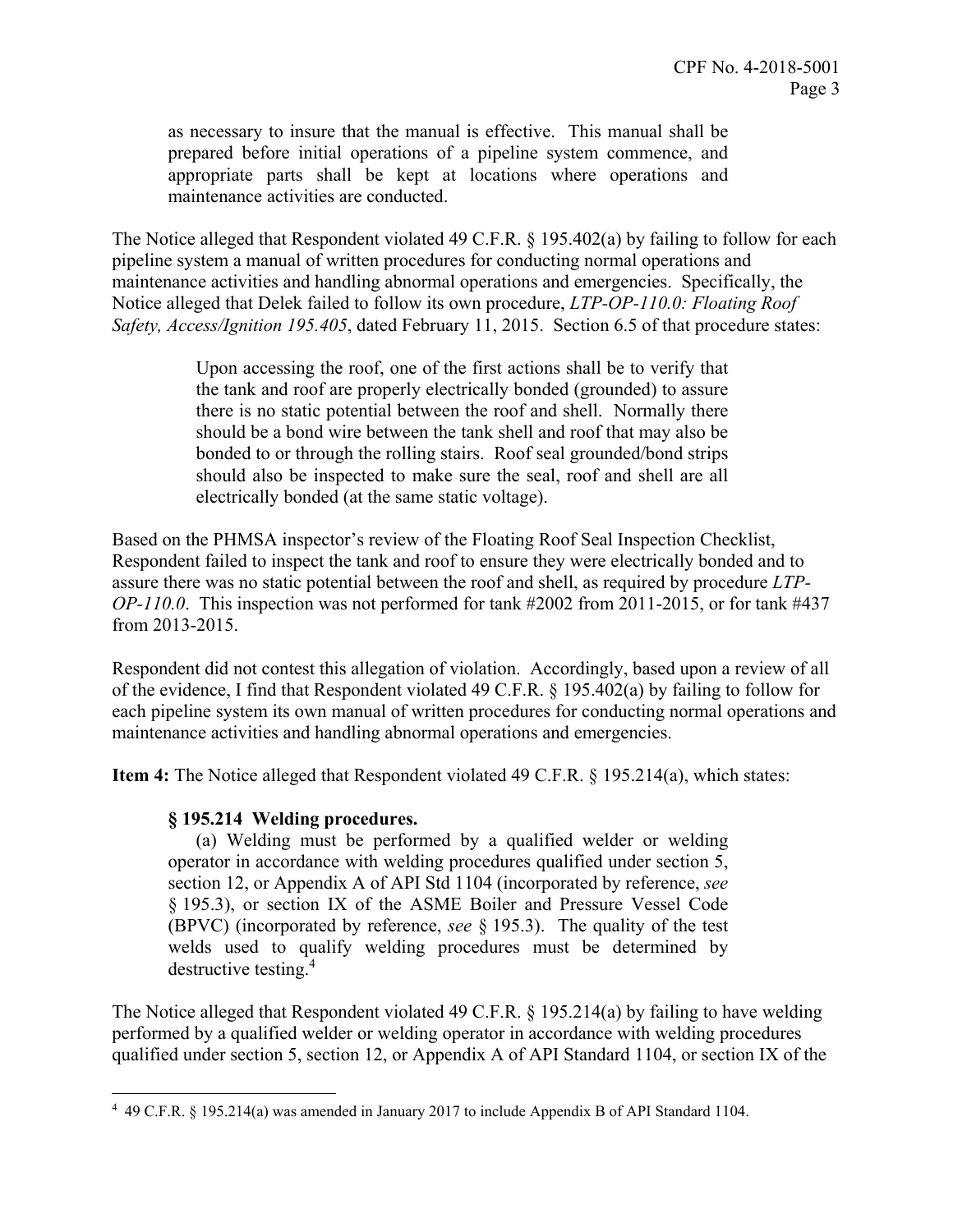ASME BPVC. Specifically, the Notice alleged that during the inspection, the PHMSA inspector reviewed anomaly #S60273 (8.93% deformation in a High Consequence Area (HCA) on a 6-inch outside-diameter 0.280" WT Smackover pipeline) repair sheet. In July 2015, three welds (XR53, XR54, and XR55) were made to replace 84.04 feet of pipe in order to remove six anomalies, including #S60273. The PHMSA inspector reviewed a pipeline repair sheet and radiographic weld report but neither document listed the welder identification or the welder's name. Respondent also could not provide visual weld-inspection reports for these three welds, as required by API Standard 1104. As a result, the welder(s) could not be identified or their qualifications confirmed.

Respondent did not contest this allegation of violation. Accordingly, based upon a review of all of the evidence, I find that Respondent violated 49 C.F.R. § 195.214(a) by failing to have welding performed by a qualified welder or welding operator in accordance with welding procedures qualified under section 5, section 12, or Appendix A of API Standard 1104, or section IX of the ASME BPVC.

**Item 5:** The Notice alleged that Respondent violated 49 C.F.R. § 195.452(i)(1), which states:

### **§ 195.452 Pipeline integrity management in high consequence areas.**

 $(a) \ldots$ 

(i) *What preventive and mitigative measures must an operator take to protect the high consequence area?* 

 and mitigate the consequences of a pipeline failure that could affect a high (1) *General requirements.* An operator must take measures to prevent consequence area. These measures include conducting a risk analysis of the pipeline segment to identify additional actions to enhance public safety or environmental protection. Such actions may include, but are not limited to, implementing damage prevention best practices, better monitoring of cathodic protection where corrosion is a concern, establishing shorter inspection intervals, installing EFRDs on the pipeline segment, modifying the systems that monitor pressure and detect leaks, providing additional training to personnel on response procedures, conducting drills with local emergency responders and adopting other management controls.

The Notice alleged that Respondent violated 49 C.F.R. § 195.452(i)(1) by failing to take measures to prevent and mitigate the consequences of a pipeline failure that could affect an HCA. Specifically, the Notice alleged that Delek failed to perform an adequate risk analysis of its pipeline segments to determine the appropriate preventive and mitigative (P&M) measures. Delek uses its procedure, *IMP Section 11: Identification of Preventive/ Mitigative Measures,* as the process and methodology to evaluate its pipeline system and identify these P&M measures that could potentially reduce the risk of a failure and/or limit the consequence of a failure. Section 11.3 of this procedure states:

 The following events will cause the Integrity Data Specialist to form a P&M Evaluation Team within six months of their occurrence: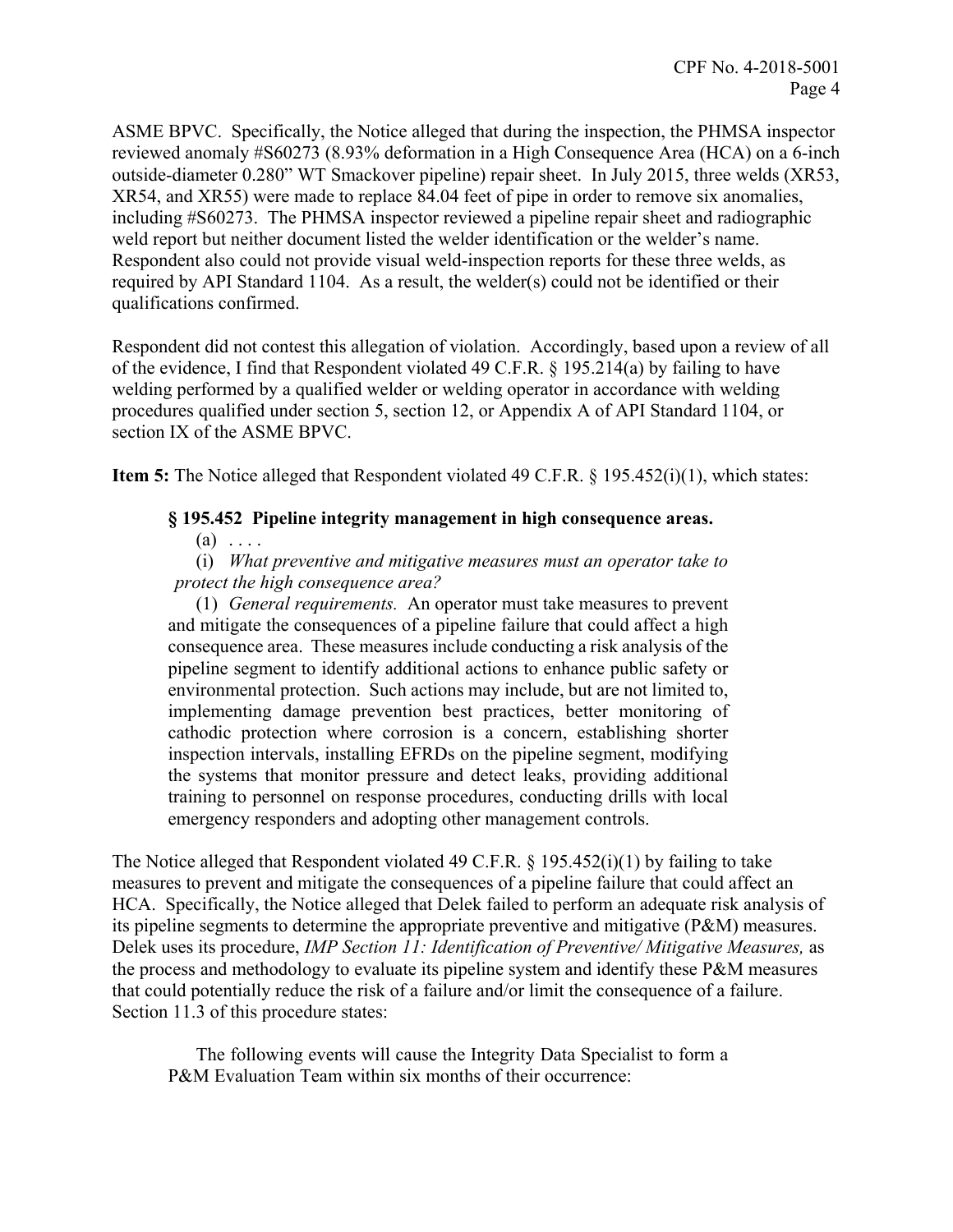- Notification that new assessment or inspection results have been received;

 that is serious enough to warrant attention to ensure continued pipeline patrol discovery of significant third party activity, a leak or rupture from an - Identification of a previously unknown threat to a pipeline segment integrity, such as an approved Field Report on Potential New High Consequence Area Along Pipeline Route (see Sec. 2.4), an aerial or ground unsuspected threat mechanism.

-Receipt of any other information which could affect the results of previous P&M reviews or otherwise impact the integrity of the pipeline section.

According to the Notice, Delek utilized multiple in-line inspection (ILI) tools to assess the integrity of various pipeline segments between September 6, 2012, and September 8, 2015. On at least seven separate occasions, Delek allegedly failed to follow its *IMP Section 11.0* procedure upon receipt of ILI inspection results. The Notice further alleged that Respondent failed to document the P&M actions that were taken to enhance public safety or environmental protection. Based on records provided to the PHMSA inspector, Respondent allegedly had not followed its own process or methodology since April 3, 2005.

Respondent did not contest this allegation of violation. Accordingly, based upon a review of all of the evidence, I find that Respondent violated 49 C.F.R. § 195.452(i)(1) by failing to take measures to prevent and mitigate the consequences of a pipeline failure that could affect an HCA.

**Item 6:** The Notice alleged that Respondent violated 49 C.F.R. § 195.452(k), which states:

#### **§ 195.452 Pipeline integrity management in high consequence areas.**

 $(a)$  ....

(b) *What program and practices must operators use to manage integrity?* Each operator of a pipeline covered by this section must:

- $(1) \ldots$
- (5) Implement and follow the program. . .

 operator's program must include methods to measure whether the program (k) *What methods to measure program effectiveness must be used?* An is effective in assessing and evaluating the integrity of each pipeline segment and in protecting the high consequence areas. See Appendix C of this part for guidance on methods that can be used to evaluate a program's effectiveness.

 integrity of each pipeline segment and in protecting HCAs. Specifically, the Notice alleged that The Notice alleged that Respondent violated 49 C.F.R. § 195.452(k) by failing to measure whether its integrity management program (IMP) was effective in assessing and evaluating the Delek's *IMP Manual, Section 12.4: Evaluation of Performance Measures* (*Manual*), states: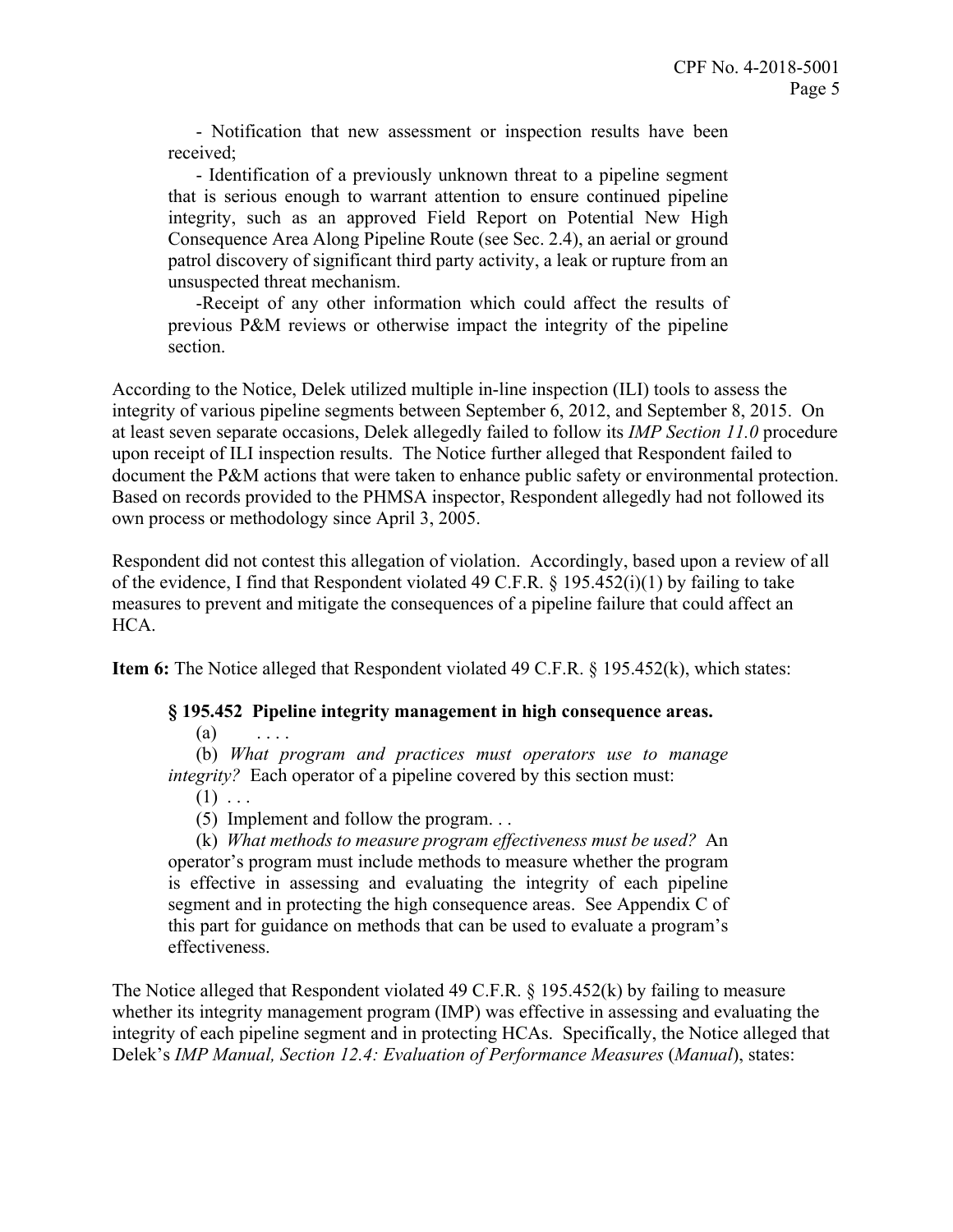and system audits are [sic] necessary to evaluate the overall effectiveness The [Delek] Integrity Management Review Board will annually evaluate the effectiveness of its integrity assessment methods, and the preventive and mitigation risk control activities, including repair. Performance measures will be compared to previous years' metrics to look for trends. The Integrity Management Review Board will review the metrics for continued tracking and add any additional metrics to aid in the evaluation of the effectiveness of the IMP. The Integrity Management Review Board will also evaluate the effectiveness of its management systems and processes in supporting integrity management decisions. A combination of performance measures of an IMP. The Integrity Management Review Board will issue a written report documenting discussions and findings.

While the *Manual* required an annual review of the IMP's effectiveness, Respondent allegedly could not demonstrate that such a review had been performed for the calendar years 2011, 2013, or  $2015.^5$ 

Respondent did not contest this allegation of violation. Accordingly, based upon a review of all of the evidence, I find that Respondent violated 49 C.F.R. § 195.452(k) by failing to measure whether its IMP was effective in assessing and evaluating the integrity of each pipeline segment and in protecting HCAs.

**Item 7:** The Notice alleged that Respondent violated 49 C.F.R. § 195.452(f) and (g), which state, in relevant part:

#### **§ 195.452 Pipeline integrity management in high consequence areas.**

 $(a) \ldots$ 

1

 (f) *What are the elements of an integrity management program? . . .*An operator must include, at minimum, each of the following elements in its written integrity management program: . . .

(3) An analysis that integrates all available information about the integrity of the entire pipeline and the consequences of a failure (see paragraph  $(g)$  of this section): ...

 (g) *What is an information analysis?* In periodically evaluating the integrity of each pipeline segment (paragraph (j) of this section), an operator must analyze all available information about the integrity of the entire pipeline and the consequences of a failure. This information includes:

(1) Information critical to determining the potential for, and preventing, damage due to excavation, including current and planned damage

 apply the guidance provided in Part 195, Appendix C, Section V, to measure its IMP's performance and that Delek's performance metrics did not provide meaningful insight into its performance. While operators are not required to follow the guidance in Appendix C and this particular statement in the Notice does not constitute part of the <sup>5</sup> The Notice also noted, based on PHMSA's review of Delek's 2012 and 2014 records, that Respondent failed to allegation of violation, the "methods" used by an operator to evaluate program effectiveness must be able to accomplish this performance-based requirement.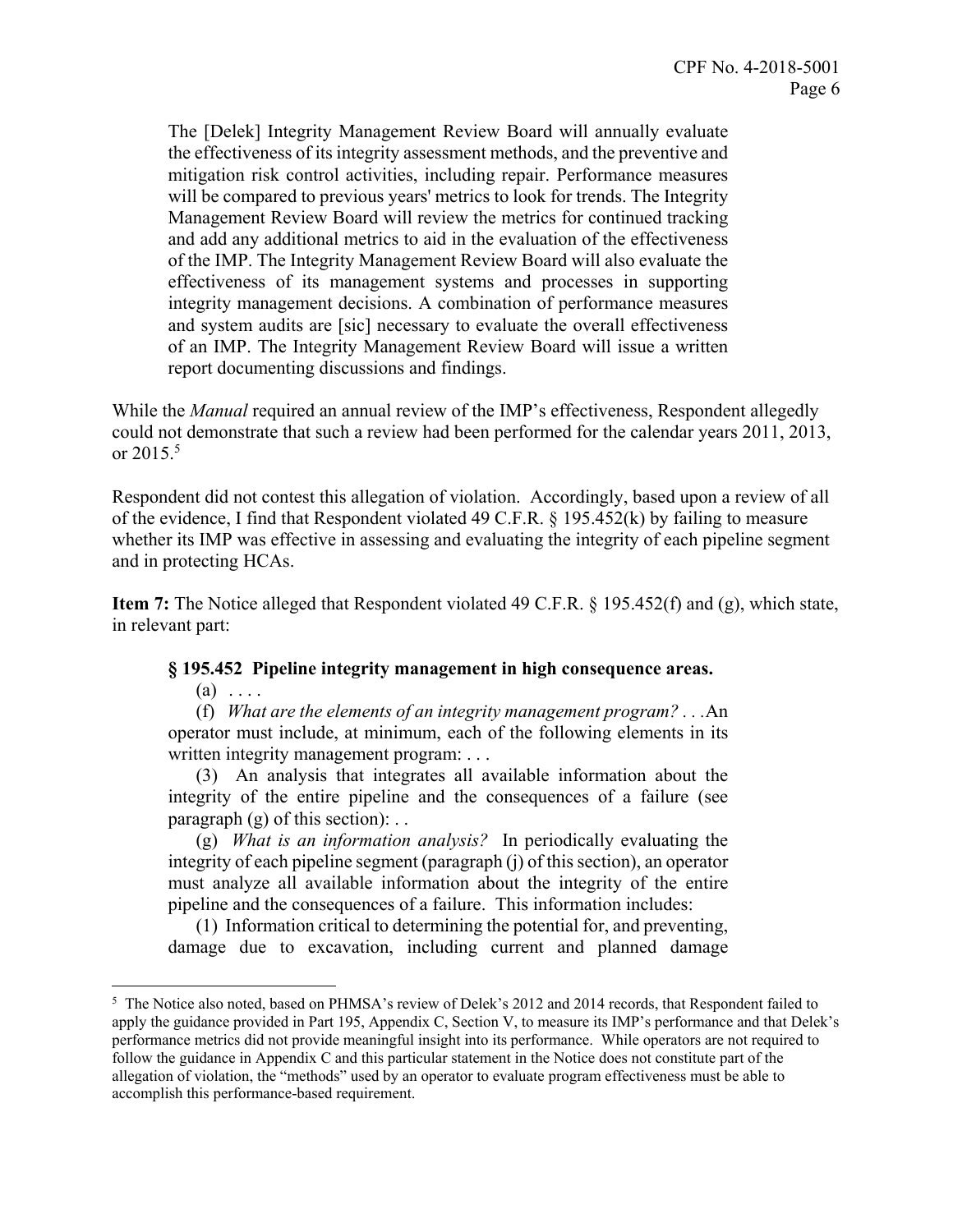prevention activities, and development or planned development along the pipeline segment;

(2) Data gathered through the integrity assessment required under this section;

(3) Data gathered in conjunction with other inspections, tests, surveillance and patrols required by this Part, including, corrosion control monitoring and cathodic protection surveys; and

(4) Information about how a failure would affect the high consequence area, such as location of the water intake.

The Notice alleged that Respondent violated 49 C.F.R. § 195.452(f) and (g) by failing to conduct an information analysis as part of its IMP that analyzed all available information about the integrity of the entire pipeline and the consequences of a failure. Specifically, the Notice alleged that Delek did not analyze all relevant risk categories and operating conditions when evaluating individual pipeline-segment risks. Respondent's procedure, *IMP Section 3.0: Risk Assessment Procedures*, Section 3.2: *Risk Ranking Methodology*, states:

 model scores various mechanisms for pipeline failure to develop a relative probability index score for a release from a given pipeline segment. A [Delek] has developed a relative risk ranking model based on the guidelines and techniques developed by W. Kent Muhlbauer 1, who is a recognized authority on pipeline risk management. As indicated in Figure 3-1, this separate scoring is developed for the relative consequences for the pipe segment release. The product of these two indices (Probability Index X Consequence Index) generates the relative risk index score for the pipeline segment. Higher scores with this model represent higher risks when comparing two or more pipeline segments.

Additionally, Respondent's *IMP Section 3.6: Validation and Recalculation of Risk*, states:

Validation of the risk assessment model and corresponding results is an important and ongoing process in an IMP. The [Delek] Maintenance/Engineering Superintendent will oversee this validation process using the Integrity Data Specialist as appropriate. The Maintenance/Engineering Superintendent will assure that the data and methods being used are correct, comprehensive and that the results generated by the model make sense and are consistent with operator experiences. A modification to the risk assessment process or a recalculation of the relative risks will be performed when sufficient additional objective data are available to affect the outcome and corresponding ranking of affected HCA segments for assessment purposes. NOTE that for pipeline systems under the jurisdiction of the Texas Railroad Commission, current regulations (16TAC §8.101) require that the Risk Assessment be re-performed every three years.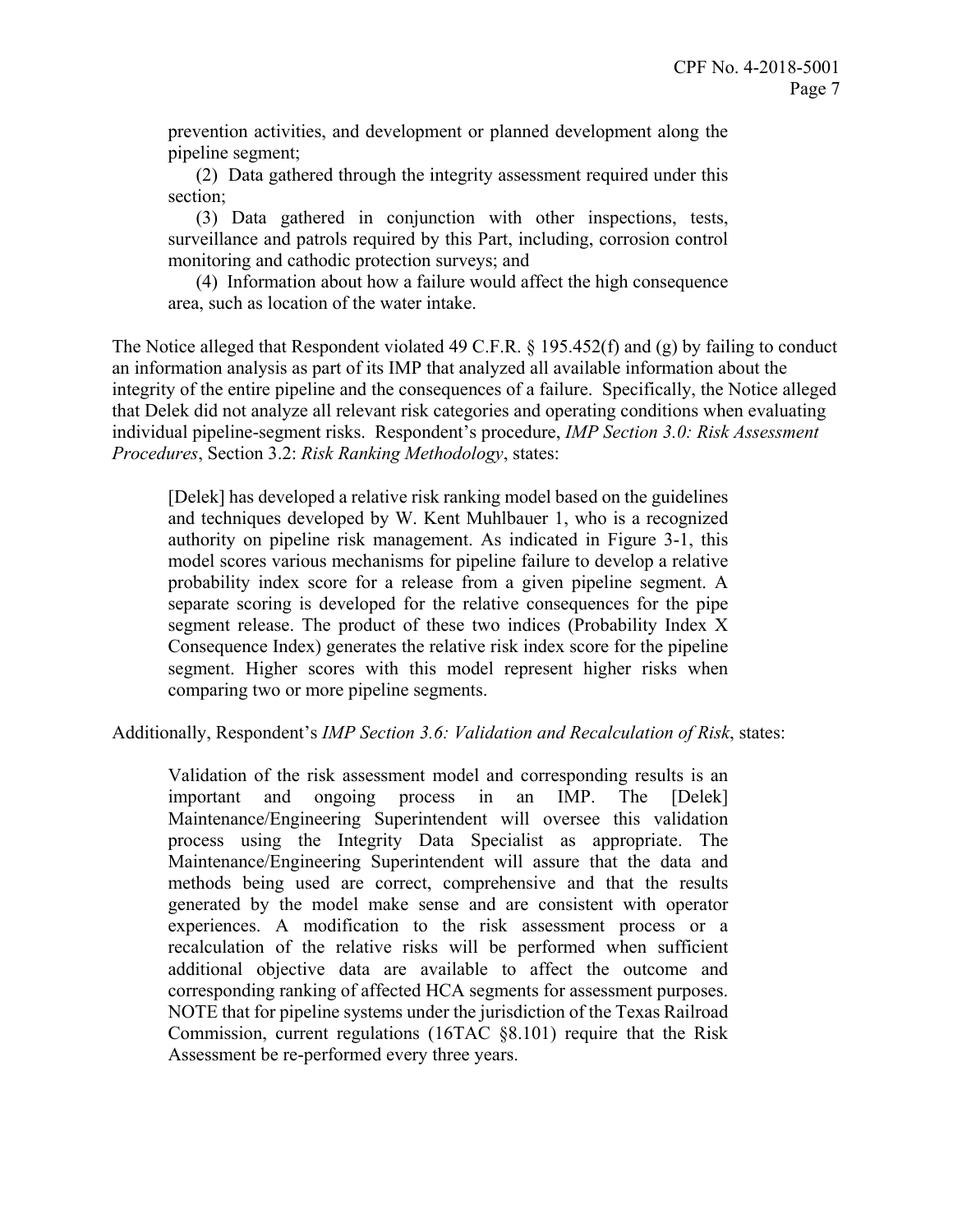The PHMSA inspector reviewed Delek's *Figure 3-1: Relative Risk Analysis Method* and riskanalyses results for randomly-selected covered segments. Based on this review, the Notice alleged that Respondent failed to analyze relevant risks related to equipment, weather, manufacture, and outside-force threats. Respondent performed its most recent risk analysis in 2010, after determining which of its pipeline segments were in areas unusually sensitive to environmental damage. Since the date of this determination, Respondent allegedly had not updated its risk-analysis data for pipe re-routing and replacement, new ILI data, third-party damage, leak history, and incidents.

Respondent did not contest this allegation of violation. Accordingly, based upon a review of all of the evidence, I find that Respondent violated 49 C.F.R. § 195.452(f) and (g) by failing to analyze all available information about the integrity of its entire pipeline and the consequences of a failure.

**Item 10:** The Notice alleged that Respondent violated 49 C.F.R. § 195.432(b), which states:

### **§ 195.432 Inspection of in-service breakout tanks.**

 $(a) \ldots$ 

 *Interval*) (incorporated by reference, *see* § 195.3). However, if structural conditions prevent access to the tank bottom, its integrity may be assessed (b) Each operator must inspect the physical integrity of in-service atmospheric and low-pressure steel above-ground breakout tanks according to API Std 653 (except section 6.4.3 *Alternative Internal Inspection*  according to a plan included in the operations and maintenance manual under  $\S 195.402(c)(3)$ . The risk-based internal inspection procedures in API Std 653, section 6.4.3 cannot be used to determine the internal inspection interval.

The Notice alleged that Respondent violated 49 C.F.R. § 195.432(b) by failing to inspect the physical integrity of in-service atmospheric and low-pressure steel above-ground breakout tanks according to API Standard 653. Specifically, the Notice alleged that Delek failed to perform an initial internal inspection for Breakout Tank #2002 within the maximum 10-year interval, as required in API Standard 653, section 6.4.2.1. Breakout Tank #2002 was allegedly placed in service on or about July 2, 2003, but as of March 2016, Delek had still not performed an internal inspection as required by section 6 of API Standard 653.

Respondent did not contest this allegation of violation. Accordingly, based upon a review of all of the evidence, I find that Respondent violated 49 C.F.R. § 195.432(b) by failing to inspect the physical integrity of in-service atmospheric and low-pressure steel above-ground breakout tanks according to API Standard 653.

These findings of violation will be considered prior offenses in any subsequent enforcement action taken against Respondent.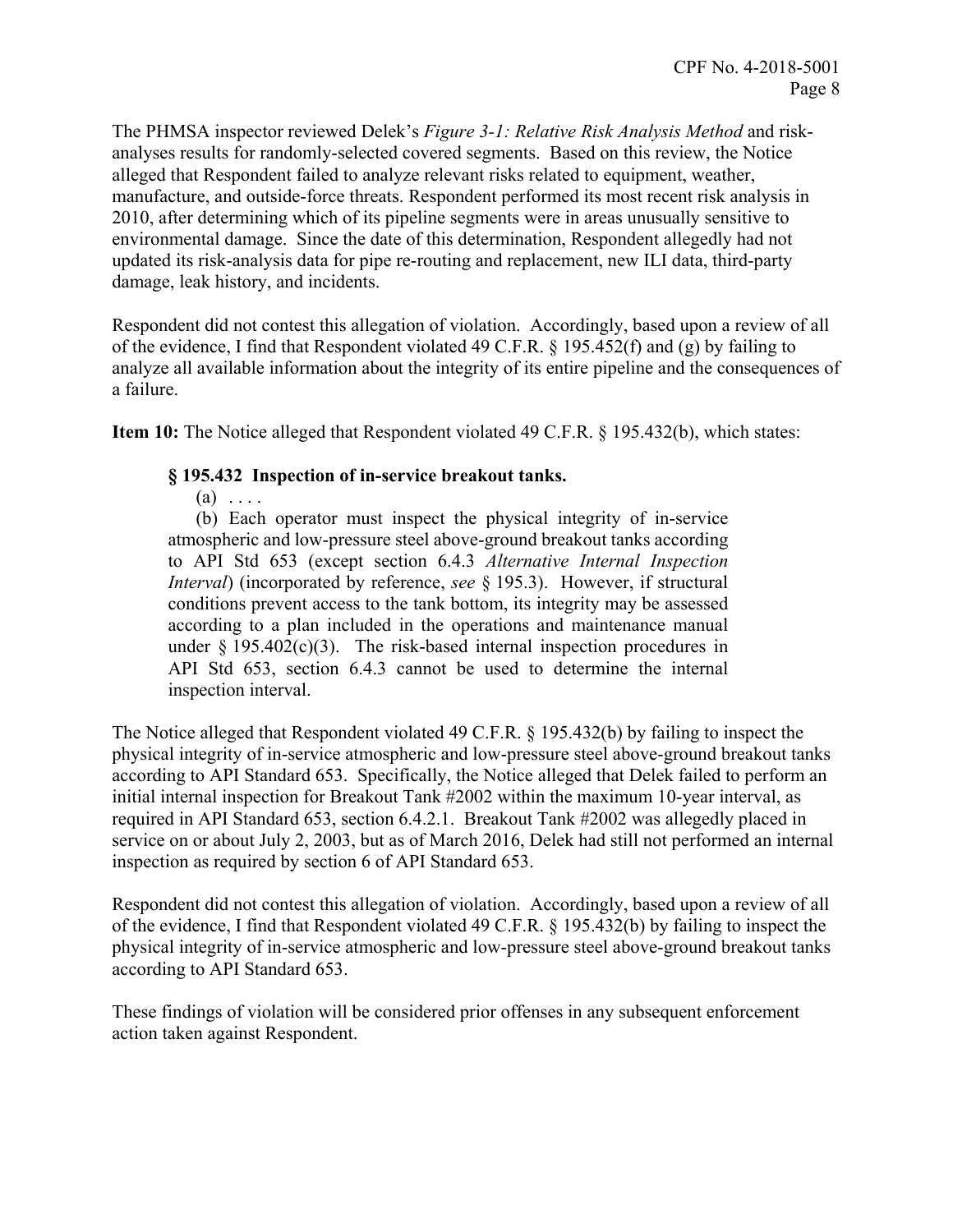# **ASSESSMENT OF PENALTY**

Under 49 U.S.C. § 60122, Respondent is subject to an administrative civil penalty not to exceed \$200,000 per violation for each day of the violation, up to a maximum of \$2,000,000 for any related series of violations.<sup>6</sup> In determining the amount of a civil penalty under 49 U.S.C. § 60122 and 49 C.F.R. § 190.225, I must consider the following criteria: the nature, circumstances, and gravity of the violation, including adverse impact on the environment; the degree of Respondent's culpability; the history of Respondent's prior offenses; and any effect that the penalty may have on its ability to continue in business; and the good faith of Respondent in attempting to comply with the pipeline safety regulations. In addition, I may consider the economic benefit gained from the violation without any reduction because of subsequent damages, and such other matters as justice may require. The Notice proposed a total civil penalty of \$129,600 for the violations cited above.

**Item 5:** The Notice proposed a civil penalty of \$36,000 for Respondent's violation of 49 C.F.R. § 195.452(i)(1), for failing to take measures to prevent and mitigate the consequences of a pipeline failure that could affect an HCA. Delek neither contested the allegation nor presented any evidence or argument justifying elimination of the proposed penalty. Accordingly, having reviewed the record and considered the assessment criteria, I assess Respondent a civil penalty of \$36,000 for violation of 49 C.F.R. § 195.452(i)(1).

 the integrity of each pipeline segment and in protecting HCAs. Delek neither contested the **Item 6:** The Notice proposed a civil penalty of \$36,000 for Respondent's violation of 49 C.F.R. § 195.452(k), for failing to measure whether its IMP was effective in assessing and evaluating allegation nor presented any evidence or argument justifying elimination of the proposed penalty. Accordingly, having reviewed the record and considered the assessment criteria, I assess Respondent a civil penalty of \$36,000 for violation of 49 C.F.R. § 195.452(k).

**Item 7:** The Notice proposed a civil penalty of \$36,000 for Respondent's violation of 49 C.F.R. § 195.452(f) and (g), for failing to analyze all available information about the integrity of the entire pipeline and the consequences of a failure. Delek neither contested the allegation nor presented any evidence or argument justifying elimination of the proposed penalty. Accordingly, having reviewed the record and considered the assessment criteria, I assess Respondent a civil penalty of \$36,000 for violation of 49 C.F.R.  $\frac{1}{2}$  195.452(f) and (g).

**Item 10:** The Notice proposed a civil penalty of \$21,600 for Respondent's violation of 49 C.F.R. § 195.432(b), for failing to inspect the physical integrity of in-service atmospheric and low-pressure steel above-ground breakout tanks according to API Standard 653. Delek neither contested the allegation nor presented any evidence or argument justifying elimination of the proposed penalty. Accordingly, having reviewed the record and considered the assessment criteria, I assess Respondent a civil penalty of \$21,600 for violation of 49 C.F.R. § 195.432(b).

In summary, having reviewed the record and considered the assessment criteria for each of the

 $\overline{a}$ 

<sup>6</sup> These amounts are adjusted annually for inflation. *See, e.g.*, Pipeline Safety: Inflation Adjustment of Maximum Civil Penalties, 82 Fed. Reg. 19325 (April 27, 2017).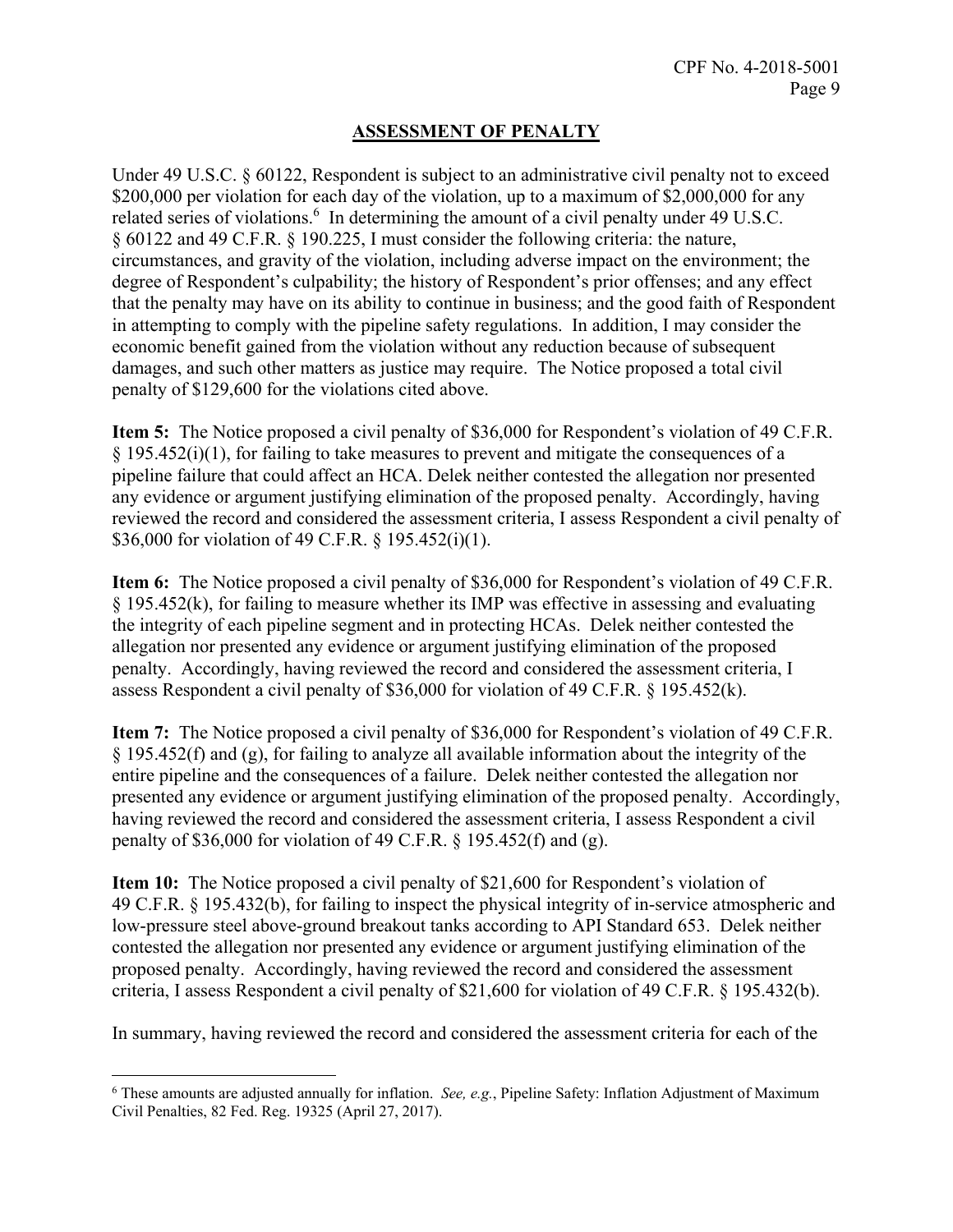Items cited above, I assess Respondent a total civil penalty of **\$129,600.**

Payment of the civil penalty must be made within 20 days of service. Federal regulations (49 C.F.R. § 89.21(b)(3)) require such payment to be made by wire transfer through the Federal Reserve Communications System (Fedwire), to the account of the U.S. Treasury. Detailed instructions are contained in the enclosure. Questions concerning wire transfers should be directed to: Financial Operations Division (AMK-325), Federal Aviation Administration, Mike Monroney Aeronautical Center, 6500 S MacArthur Blvd, Oklahoma City, Oklahoma 79169. The Financial Operations Division telephone number is (405) 954-8845.

Failure to pay the \$129,600 civil penalty will result in accrual of interest at the current annual rate in accordance with 31 U.S.C. § 3717, 31 C.F.R. § 901.9 and 49 C.F.R. § 89.23. Pursuant to those same authorities, a late penalty charge of six percent (6%) per annum will be charged if payment is not made within 110 days of service. Furthermore, failure to pay the civil penalty may result in referral of the matter to the Attorney General for appropriate action in a district court of the United States.

# **COMPLIANCE ORDER**

The Notice proposed a compliance order with respect to Items 2, 3, 4, 5, 6, 7, and 10 in the Notice for violations of 49 C.F.R. §§ 195.432(b), 195.402(a), 195.214(a), 195.452(i)(1), 195.452(k), 195.452(f) and (g), and 195.432(b), respectively. Under 49 U.S.C. § 60118(a), each person who engages in the transportation of hazardous liquids or who owns or operates a pipeline facility is required to comply with the applicable safety standards established under chapter 601. The Director has indicated that Respondent has taken the following actions to address one of the cited violations:

> 1. With respect to the violation of § 195.432(b) (**Item 2**), Respondent has performed an external inspection for Breakout Tank #2002 in accordance with API Standard 653, Section 6.3.2.1.

Accordingly, I find that compliance has been achieved with respect to this violation. Therefore, the compliance terms proposed in the Notice for Item 2 are not included in this Order.

As for the remaining compliance terms, pursuant to the authority of 49 U.S.C. § 60118(b) and 49 C.F.R. § 190.217, Respondent is ordered to take the following actions to ensure compliance with the pipeline safety regulations applicable to its operations:

> 1. With respect to the violation of § 195.402(a) (**Item 3**), Respondent must inspect its breakout tanks for electrical bond and revise its Floating Roof Seal Inspection Checklist to include the inspection of electric bond, to assure there is no static potential between the roof and shell during operation and maintenance activities;

> 2. With respect to the violation of § 195.214(a) (**Item 4**), Respondent must develop a process to capture information that indicates welding has been performed by a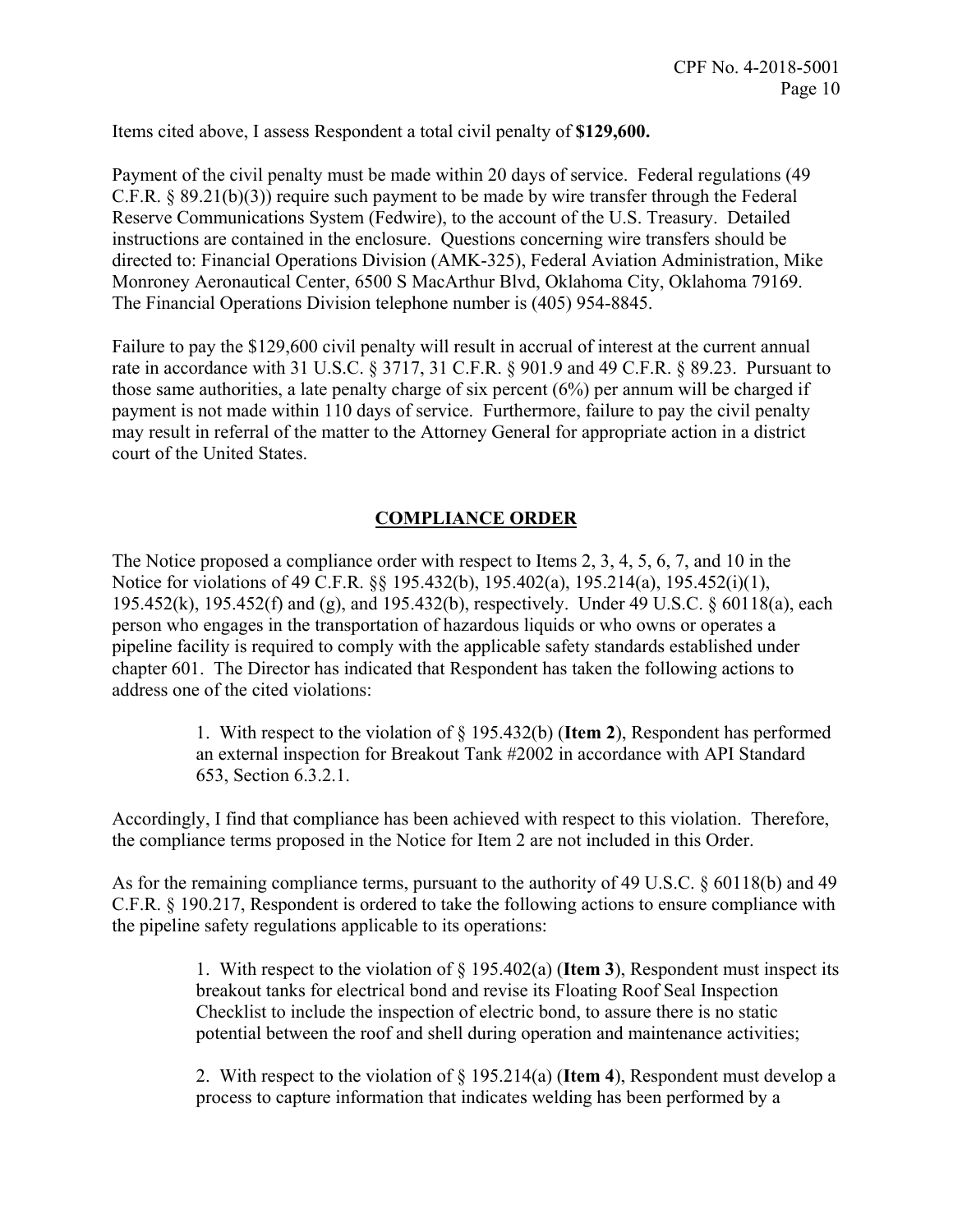qualified welder in accordance with welding procedures qualified under section 5 of API Standard 1104. Respondent must also develop a form for the visual inspection of welds;

3. With respect to the violation of § 195.452(i)(1) (**Item 5**), Respondent must conduct an adequate risk analysis to determine measures to prevent and mitigate the consequence of a pipeline failure that could affect an HCA;

4. With respect to the violation of § 195.452(k) (**Item 6**), Respondent must establish methods to annually measure IMP effectiveness to ensure the program is effective in assessing and evaluating the integrity of each of its pipeline segments and in protecting HCAs;

5. With respect to the violation of § 195.452(f) and (g) (**Item 7**), Respondent must analyze all relevant risk categories and operating conditions and evaluate individual pipeline segment risks in analyzing and integrating all available information about the integrity of its covered pipeline segments and consequences of a failure; and

6. With respect to the violation of § 195.432(b) (**Item 10**), Respondent must perform an internal inspection of Breakout Tank #2002 and must incorporate the correct edition of API Standard 653 as set forth in 49 CFR § 195.3.

7. Respondent must submit to the Director, within 30 days following receipt of the Final Order, written documentation of steps taken to satisfy Compliance Order Items 1 and 2 above.

8. Respondent must submit to the Director, within 90 days following receipt of the Final Order, written documentation of steps taken to satisfy Compliance Order Items 3 through 6 above.

The Director may grant an extension of time to comply with any of the required items upon a written request timely submitted by the Respondent and demonstrating good cause for an extension.

It is requested that Respondent maintain documentation of the safety improvement costs associated with fulfilling this Compliance Order and submit the total to the Director. It is requested that these costs be reported in two categories: (1) total cost associated with preparation/revision of plans, procedures, studies and analyses; and (2) total cost associated with replacements, additions and other changes to pipeline infrastructure.

Failure to comply with this Order may result in the administrative assessment of civil penalties not to exceed \$200,000, as adjusted for inflation (49 C.F.R. § 190.223), for each violation for each day the violation continues or in referral to the Attorney General for appropriate relief in a district court of the United States.